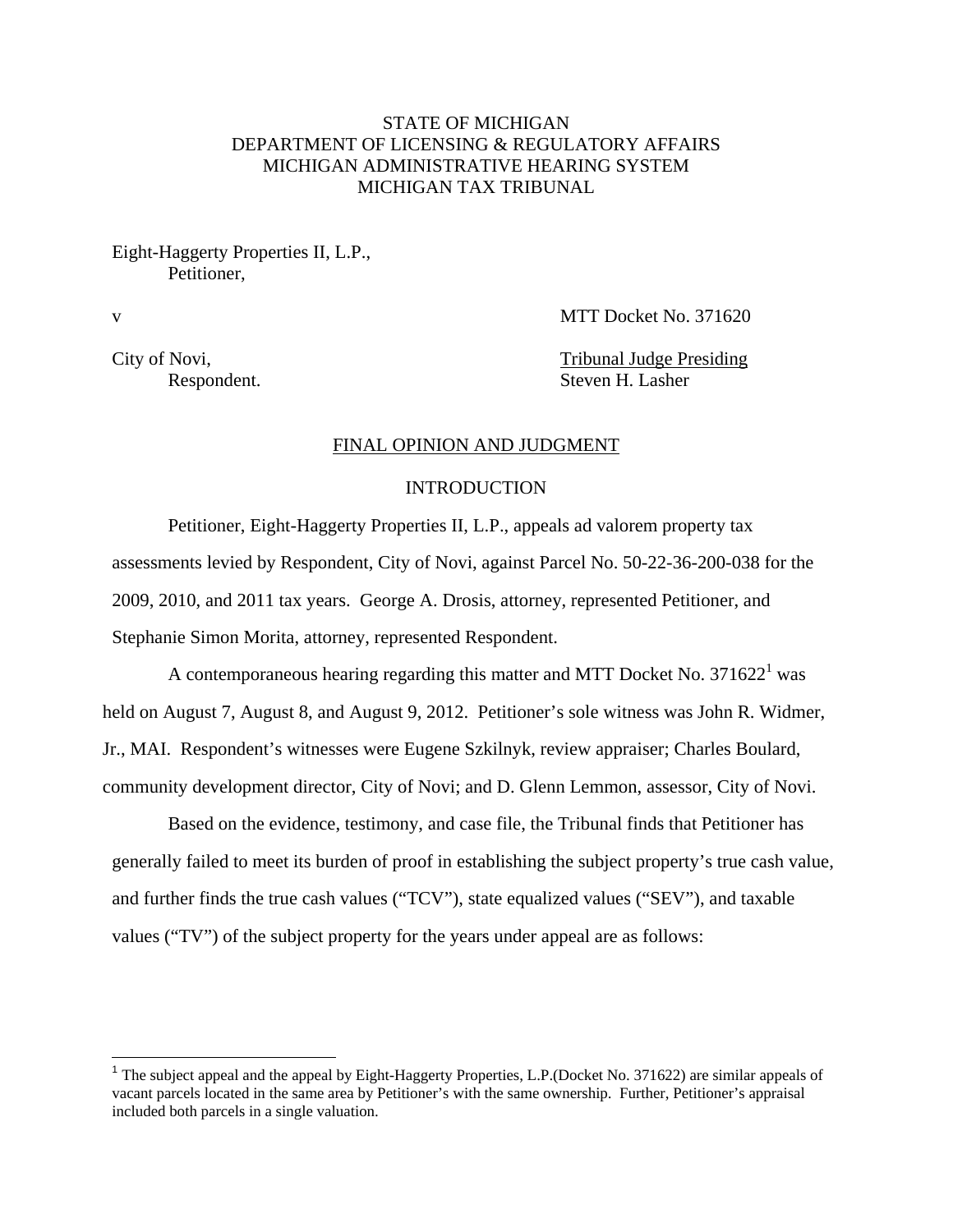| PARCEL NUMBER    | <b>YEAR</b> | <b>TCV</b>  | <b>SEV</b>  | TV          |
|------------------|-------------|-------------|-------------|-------------|
| 50-22-36-200-038 | 2009        | \$4,576,000 | \$2,288,000 | \$1,663,270 |
| 50-22-36-200-038 | 2010        | \$4,164,100 | \$2,082,050 | \$1,658,280 |
| 50-22-36-200-038 | 2011        | \$3,743,100 | \$1,871,550 | \$1,686,470 |

#### PETITIONER'S CONTENTIONS

Petitioner contends that the evidence presented in this case strongly supports a determination that the true cash value of the subject property as determined by Respondent is substantially overstated. Petitioner further contends that the subject property has never been developed and the subject property is generally commercial space that is oddly shaped and faces unique geographic challenges. Petitioner relies on its appraiser's sales comparison approach to support its contention of the true cash values of the subject property for the tax years at issue, stating that its appraiser (i) analyzed sales of vacant parcels comparable to the subject, (ii) made appropriate market adjustments to reflect the differences between the subject property and the comparable properties, (iii) determined that a substantive portion of the subject property had no value because of its topography, and (iv) further adjusted his value conclusions downward to reflect his opinion that the property would not be immediately developed by a prospective purchaser. Petitioner further contends that Respondent's assessor did not provide a credible, independent determination of the true cash value of the subject property and Respondent's review appraiser failed to adequately support his critique of Mr. Widmer's appraisal methodology. (Transcript, pp. 522 – 536)

As determined by Petitioner's appraiser, the TCV, SEV, and TV for the subject property for the tax years at issue should be:

| PARCEL NUMBER    | <b>YEAR</b> | TCV         | <b>SEV</b> | TV        |
|------------------|-------------|-------------|------------|-----------|
| 50-22-36-200-038 | 2009        | \$1,680,000 | \$840,000  | \$840,000 |
| 50-22-36-200-038 | 2010        | \$1,530,000 | \$765,000  | \$765,000 |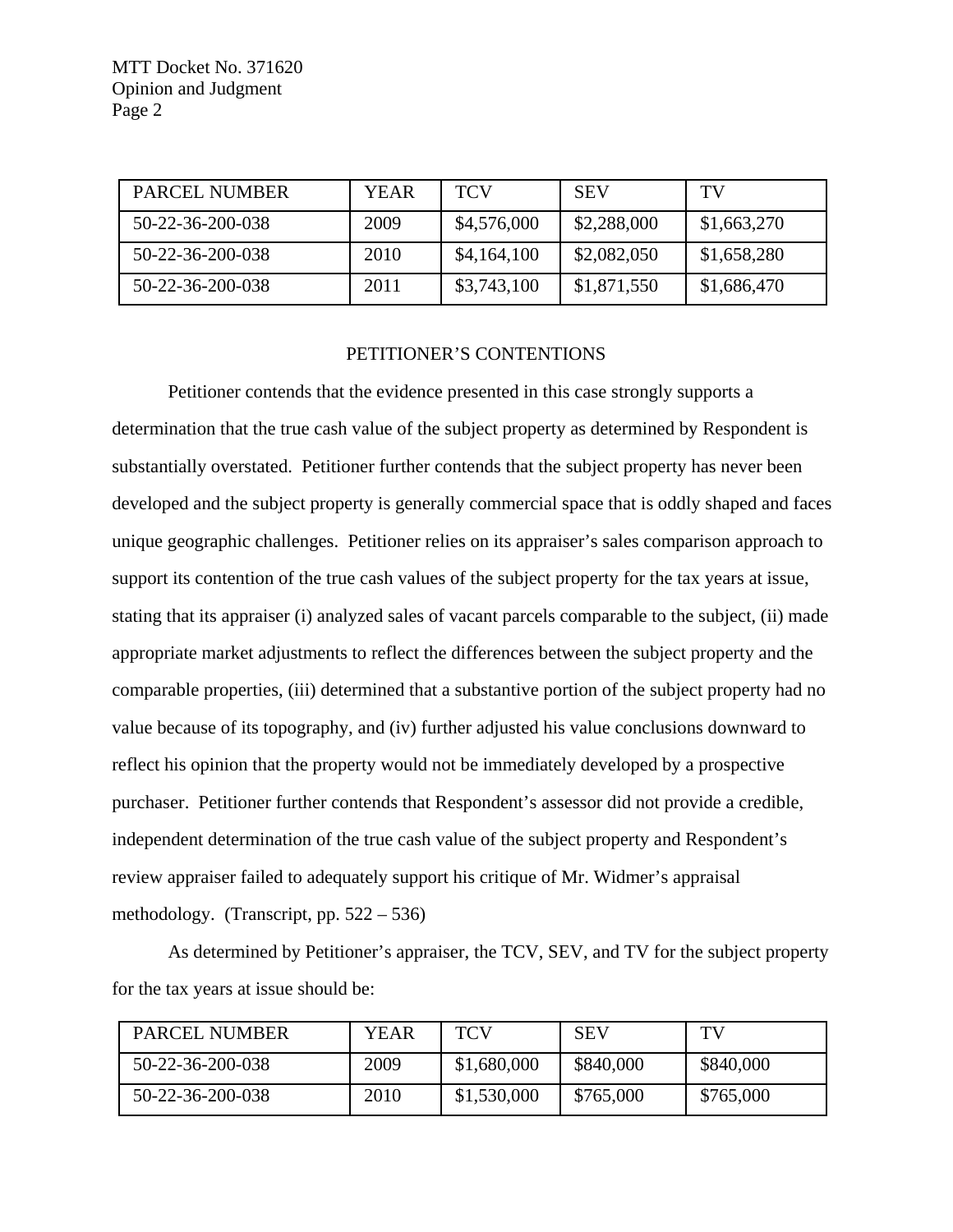| 2-36-200-038<br>50-22 | 2011 | \$1,375,000 | ,500<br>\$687 | \$687,500 |  |
|-----------------------|------|-------------|---------------|-----------|--|
|-----------------------|------|-------------|---------------|-----------|--|

#### PETITIONER'S ADMITTED EXHIBITS

P-1 Appraisal of the subject property prepared by John R. Widmer, Jr., dated April 13, 2012.

#### PETITIONER'S WITNESS

## John R. Widmer, Jr.

 John Widmer, MAI, is a commercial and industrial real estate appraiser licensed in the State of Michigan. Mr. Widmer testified that he prepared an appraisal in conformance with the Uniform Standards of Professional Appraisal Practice ("USPAP") for the parcel that is the subject of this appeal for the 2009, 2010, and 2011 tax years. Mr. Widmer further testified that (i) the subject parcel is approximately 21 acres, is irregularly shaped with a portion of the parcel fronting on Haggerty Road, and adjoins an existing hotel property, (ii) his appraisal contained no hypothetical conditions, but did contain extraordinary assumptions for environmental conditions and his retrospective valuation of the subject property, (iii) the value of the subject property is adversely impacted by the existence of regulated woodlands on the parcel, (iv) his determination that only 7.9 acres was usable of the total 21 acres was based primarily on his physical observations of the site that identified dense vegetation, potential wetlands, and other topographical and woodlands issues, (v) topographical maps, if any, were not included in his appraisal, (vi) market rents for office space in the area have declined by approximately ten percent over the period at issue, which has led to a significant amount of available commercial space within the market area, (vii) the highest and best use of the subject property is "speculative investment to hold for future development," (Transcript, p. 41) (viii) although his highest and best use determination was based on his understanding that the subject property was zoned OSC,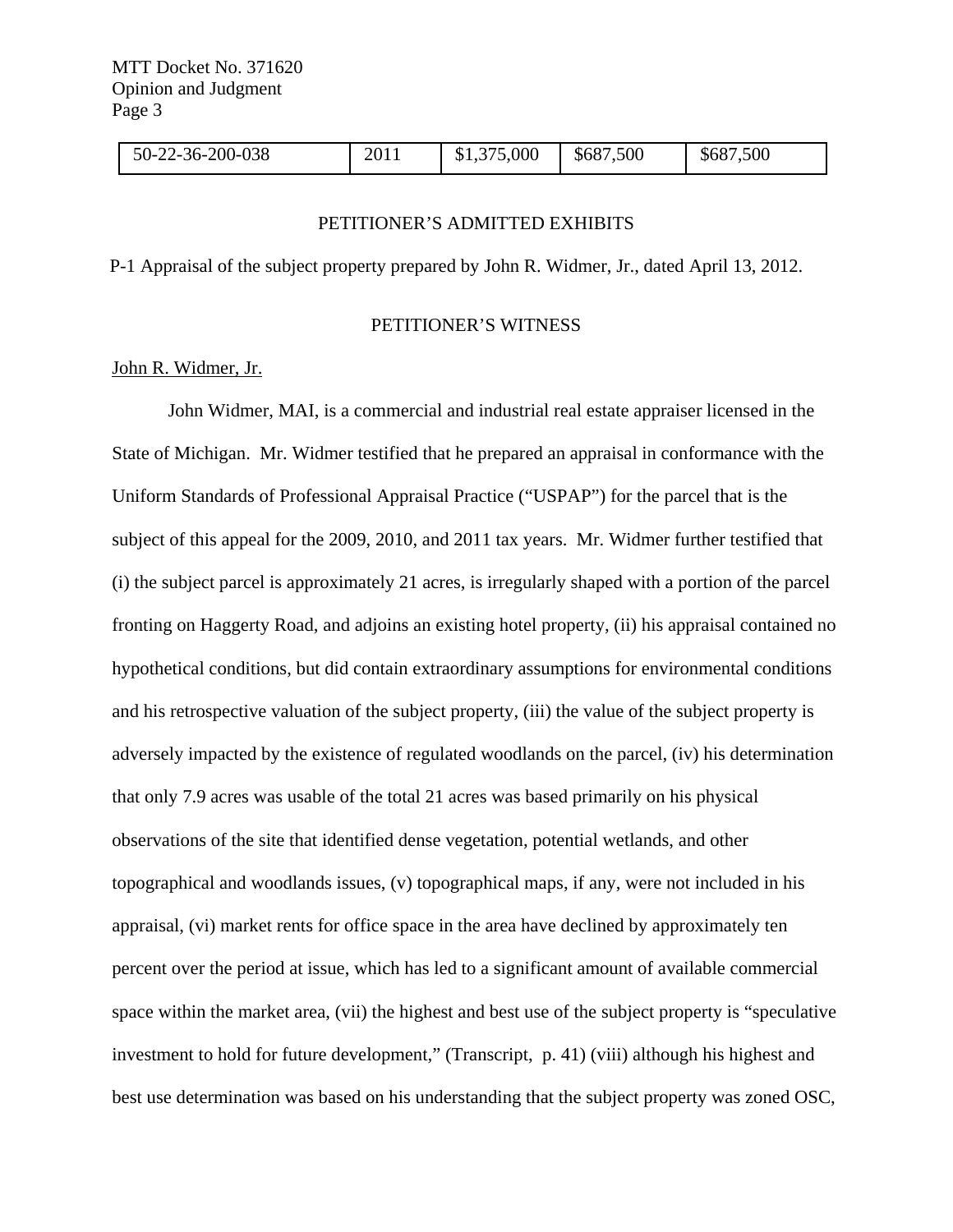his highest and best use determination would not change if some of the subject parcel was zoned OS-1 and not OSC, (ix) his determination of the value of the subject parcel would decrease to the extent that some of the portion of the subject parcel he deemed "useable" was zoned OS-1 rather than OSC, (x) he relied solely on the sales comparison approach to determine the true cash value of the subject property, (xi) he identified nine comparable sales for the tax years at issue based primarily on geographical proximity and adjusted these comparable sales for differences between the comparable sales and the subject property, such as property rights conveyed, conditions of sale, market conditions, location, financing, expenditures after sale, and physical characteristics to determine a market rate per square foot for Parcel No. 50-22-36-200-035 and then adjusted that value upward by 15% to reflect the subject parcel's location and visibility, (xii) he applied his calculated market rate per square foot to the portion of the subject parcel he determined to be "useable" to calculate its initial true cash value, (xiii) he then adjusted this initial true cash value to reflect his conclusion that it was "unlikely that there would be any near-term development potential for this parcel," (Transcript, pp. 54, 55) (xiv) based on an assumption that development of the subject property would occur over a two-year period and that each of the comparable sales "were acquired for immediate development," he applied a condensed discounted cash flow methodology based on a subdivision development model to determine a "development probability adjustment" to value and then averaged the value determined with no "development probability adjustment" and the value determined with a "development probability adjustment" to determine the true cash values of the subject property for the tax years at issue. (Transcript, pp. 7 – 189; 506 - 520)

#### RESPONDENT'S CONTENTIONS

Respondent contends that the true cash, assessed, and taxable values it determined for the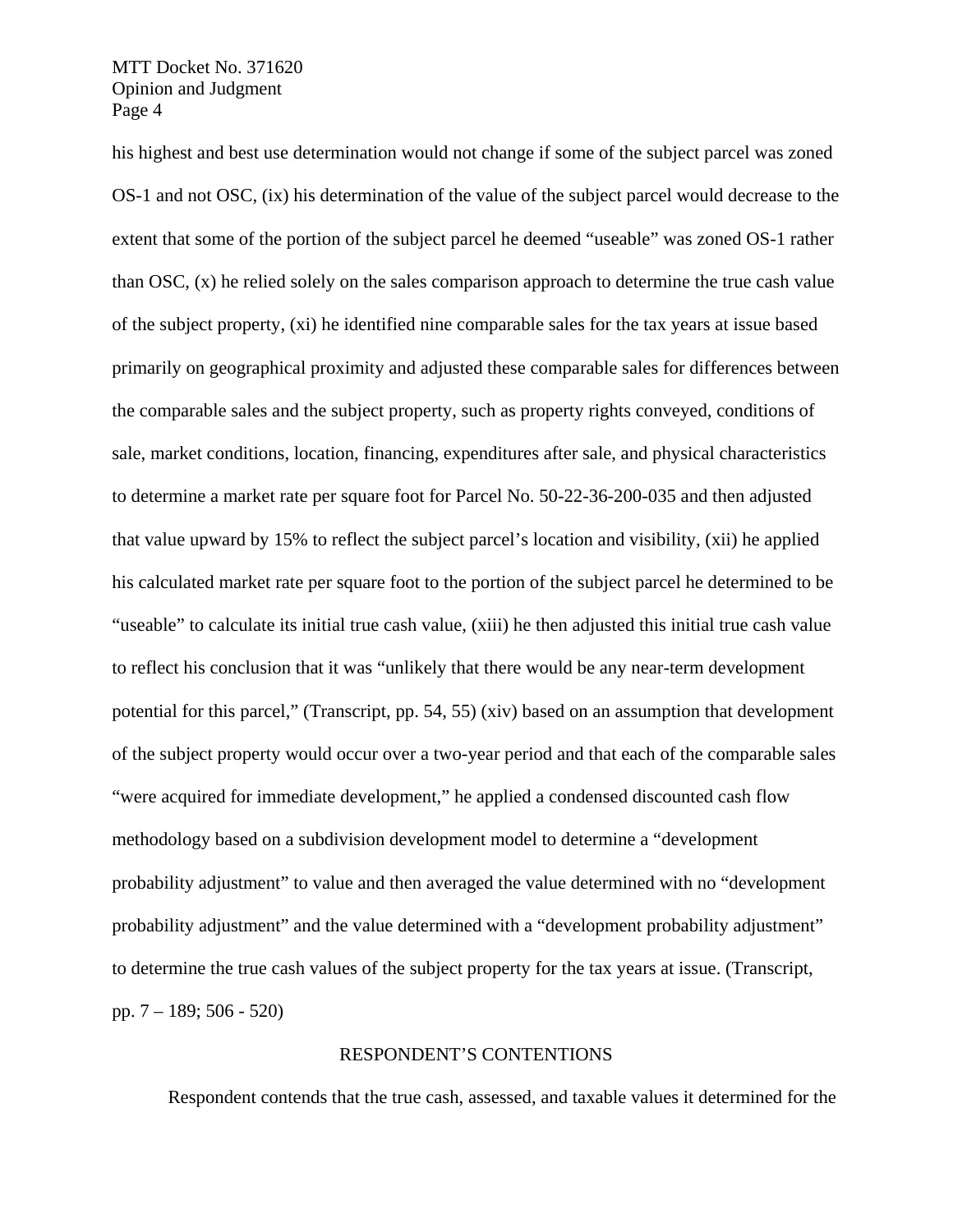subject property for the tax years at issue should remain unchanged based on the value conclusions made by its assessor, which are primarily based on market information provided by Oakland County Equalization Department and the State Tax Commission. Respondent further contends that Petitioner has failed to meet its burden of proof in this matter, primarily because Petitioner's appraisal is substantially flawed. Specifically, Respondent contends that Petitioner's appraiser erred by (i) failing to follow USPAP disclosure rules, (ii) incorrectly determining that 60% of the subject property has no value based primarily on topographical issues, (iii) using comparable sales that are dissimilar to the subject property, (iv) making unsupported market adjustments to his comparable sales, and (v) making below-the-line adjustments for development probability based on a discounted cash flow methodology, which is contrary to recognized appraisal practice. (Transcript, pp. 189-192; pp. 536-549)

As determined by Respondent's assessor, the TCV, SEV, and TV for the subject property for the tax years at issue should be:

| <b>PARCEL NUMBER</b> | <b>YEAR</b> | TCV         | <b>SEV</b>  | TV          |
|----------------------|-------------|-------------|-------------|-------------|
| 50-22-36-200-038     | 2009        | \$5,201,800 | \$2,600,900 | \$1,663,270 |
| 50-22-36-200-038     | 2010        | \$4,577,600 | \$2,288,800 | \$1,658,280 |
| 50-22-36-200-038     | 2011        | \$4,161,400 | \$2,080,700 | \$1,686,470 |

#### RESPONDENT'S ADMITTED EXHIBITS

R-1 Respondent's valuation disclosure for Docket No. 371620 (except pages 11, 12, and 14).

R-2 Respondent's valuation disclosure for Docket No. 371622 (except pages 10, 11, and 13).

R-4 Comparable Information (except pages 1-9, 18-21, 36-44, 47-50, 51, 79, 80).

R-5 Appraisal Review.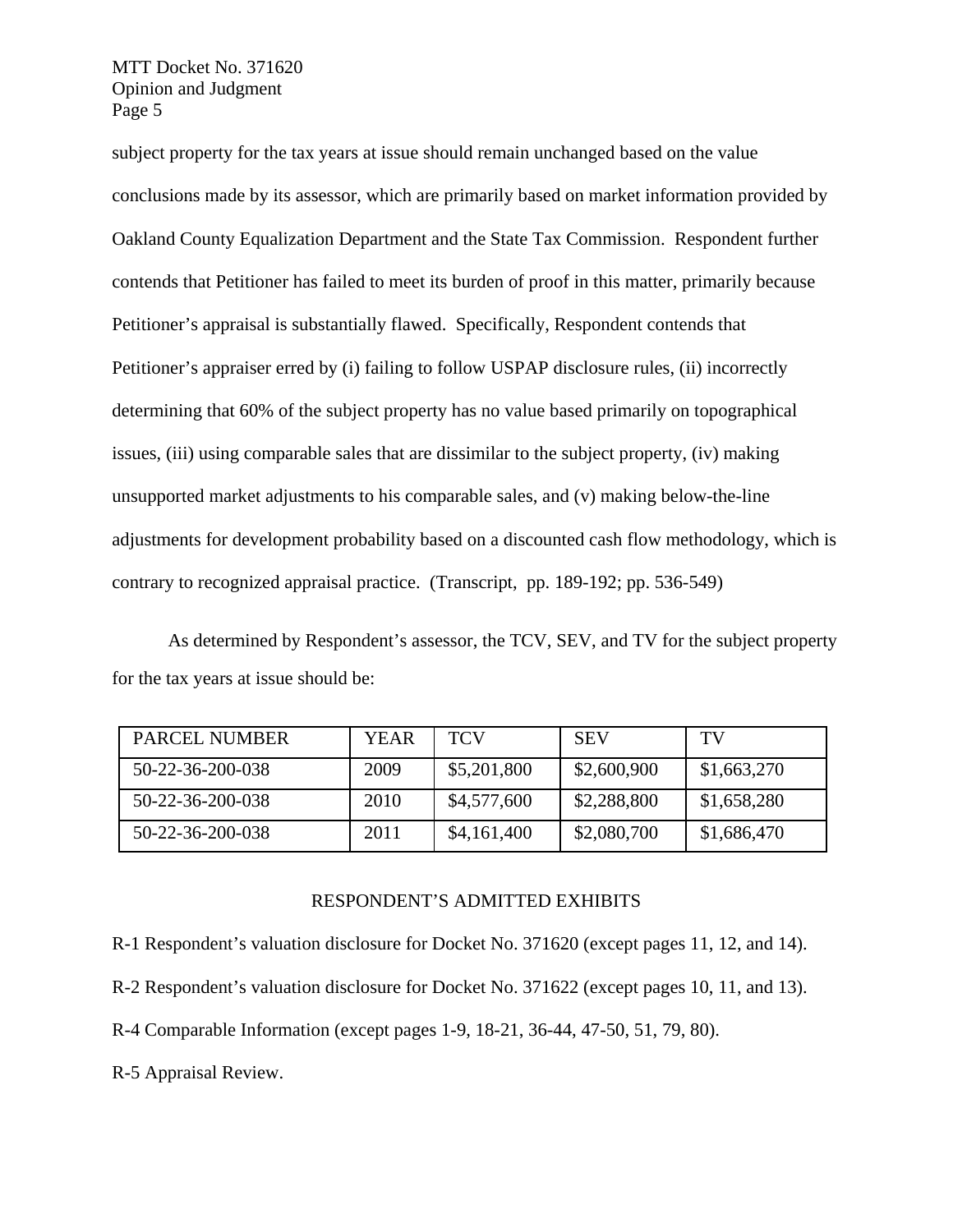R-9 City of Novi Zoning Map. R-11 Regulated Wetlands Map. R-12 Regulated Woodlands Map. R-13 Wetlands Ordinance.

R-14 Woodlands Ordinance.

## RESPONDENT'S WITNESSES

## Eugene Szkilnyk

 Mr. Szkilnyk is a commercial real estate appraiser licensed in the State of Michigan. Mr. Szkilnyk prepared a Desk Review Report of Petitioner's appraisal and testified that (i) Petitioner's appraisal was not prepared in accordance with USPAP for several reasons including his failure to disclose his extraordinary assumptions that a significant portion of the subject property had no value and that land improvements on the subject property are currently assessed to another parcel, (ii) Petitioner's appraiser's determination that in excess of 50% of the subject property has no value was not supported, as his appraisal failed to include credible supporting topographical, wetlands, or woodlands information, (iii) Petitioner's appraiser's lump-sum deduction for development potential was already reflected in the prices paid for the comparable sold properties, (iv) Petitioner's appraiser's discounted cash flow methodology is more appropriately applied to subdivision development, (v) Petitioner's appraiser provides no basis for many of his adjustments to his comparable sales, including adjustments for location and zoning, (vi) Petitioner's appraiser fails to make appropriate adjustments to his comparable sales for woodlands, wetlands, and topography consistent with his analysis of the subject property, and (vii) Petitioner's appraiser erred in mixing the cost and sales comparison approaches as all approaches to value must be independent of one another. (Transcript, pp.  $211 - 260$ ; pp.  $267 -$ 316)

#### D. Glenn Lemmon

Mr. Lemmon is a Michigan Master Assessing Officer (Level IV assessor) licensed in the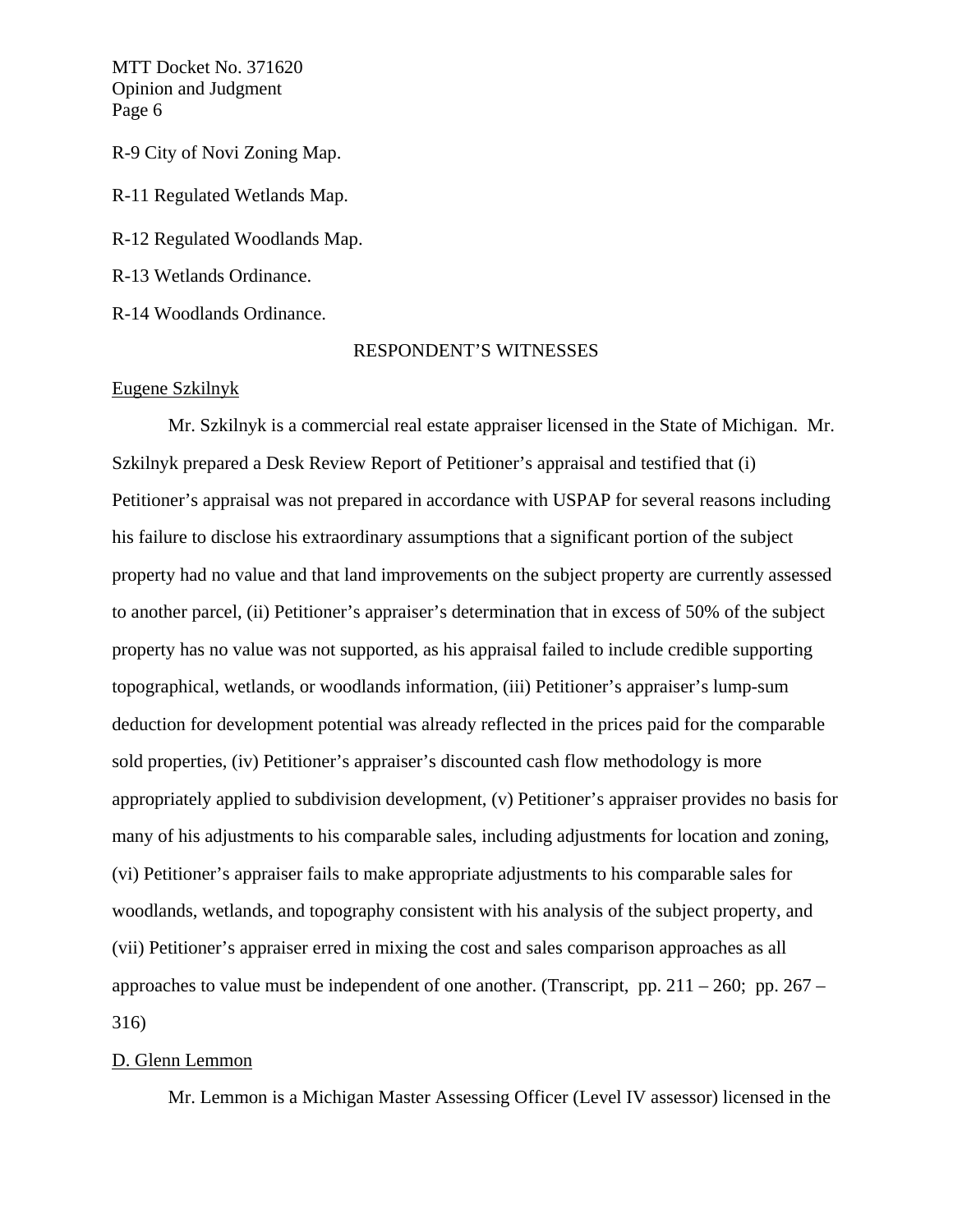State of Michigan and has been the assessor for the City of Novi since 1996. Mr. Lemmon testified that (i) vacant land values in the city were initially determined as part of a reappraisal of the city during the period 1996 – 1998, (ii) during that period the portion of vacant land parcels with more than one zoning classification, such as the subject, that portion determined to be "secondary" zoning (generally based on location) was discounted because "secondary zoning would have a lesser impact on the value than the primary zoning," (Transcript, p. 430) (iii) the subject property is zoned both OSC and OS-1, (iv) the portion of the subject property zoned OS-1 was determined to be "secondary" and was given a 20% discount in valuing the property for the tax years at issue, (v) he does not prepare sales studies for commercial or industrial property, but instead relies on market information and direction provided by Oakland County, (vi) there were no comparable sales in the City of Novi of vacant land parcels in the range of seven to twenty acres, (vii) his input into county sales studies is limited, (viii) because "all land has value," he values all wetlands as having "contributory value," (Transcript, p. 466 - 468), (ix) the subject property does not include wetlands,  $(x)$  he does not discount the value of regulated woodlands because the City's woodlands map is "fairly vague" and because the impact of the regulated woodlands on the value of a parcel cannot be properly determined until a site plan has been submitted, (Transcript, p. 419) (xi) he does not review site plans, and (xii) the value of all commercial properties located in the City were reduced approximately 8% for 2010, 12% - 15% for 2011, and 10% for 2012. (Transcript, pp. 395 – 505)

#### Charles Boulard

 Mr. Boulard has been the Community Development Director for the City of Novi for the past three years. Mr. Boulard testified that (i) he oversees all planning and development services for the City of Novi (excluding engineering), including planning, building review and inspection, and ordinance enforcement, (ii) the City has identified wetlands and enacted ordinances for their regulation, (iii) the City has generally identified woodland areas that it regulates through ordinances that allow development with consideration given to the effective use of, removal of,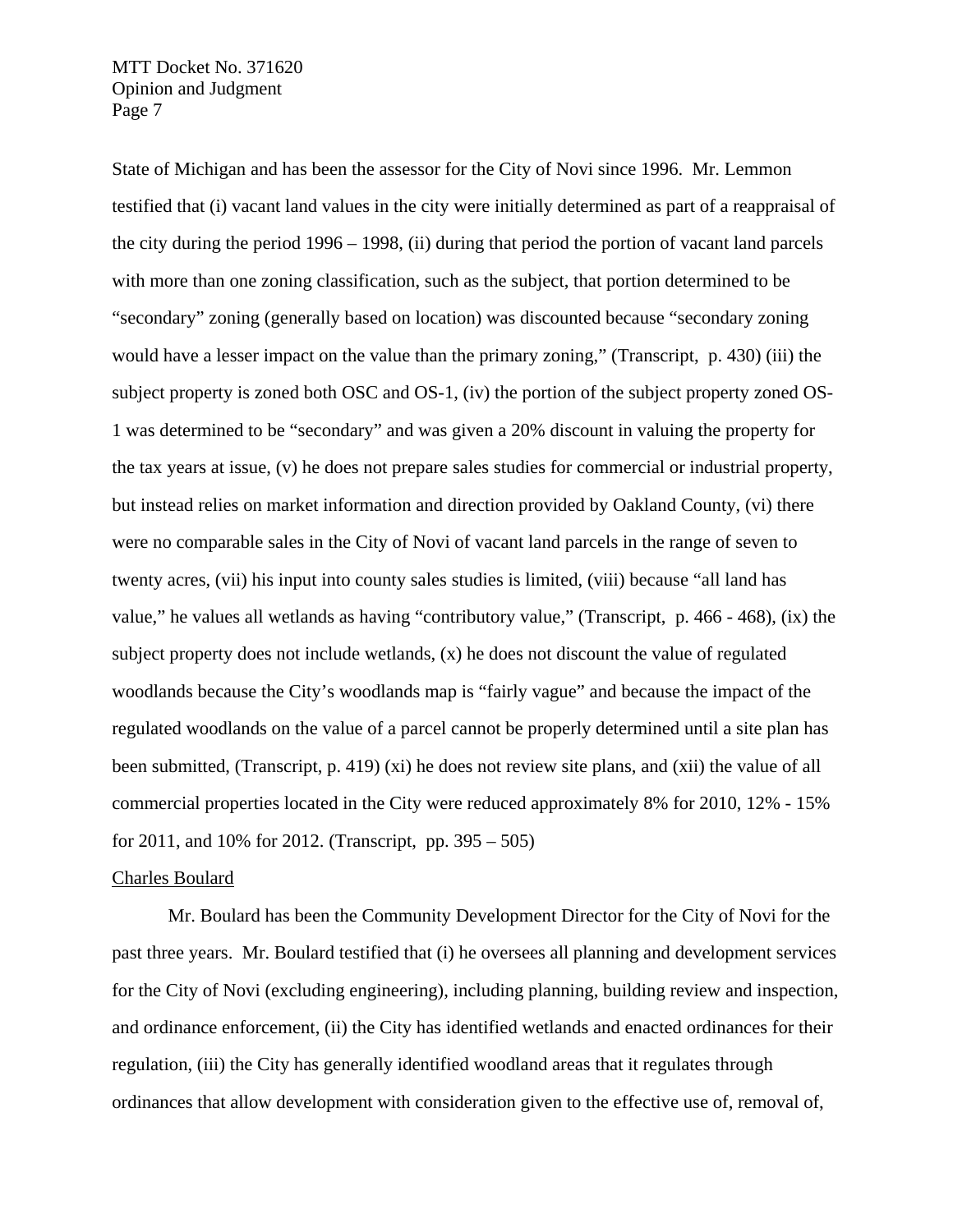and planting of, trees, (iv) current wetlands and woodlands ordinances have been in effect since 2009, (v) development of the subject property would require a survey and a site plan, (vi) he is not aware of anything in the wetlands, woodlands, or other township ordinances that would preclude development of the subject property, (vii) land containing regulated woodlands is allowed to be developed "all the time in Novi" and woodland use permits are "very common," (Transcript, pp. 367, 368) and (viii) current zoning for the subject parcel allows, among other things, office buildings, medical offices, banks and other financial institutions, personal services, and churches. (Transcript, pp. 318 - 386)

## FINDINGS OF FACT

- 1. The subject property consists of one unimproved parcel located in the City of Novi, Oakland County, Michigan.
- 2. The subject property has an irregular shape, is approximately 21.01 acres (915,195 square feet), and its east side fronts on Haggerty Rd.
- 3. The City of Novi conducted a reappraisal during the period 1996 1998 that included the subject parcel and the assessment of the subject land for subsequent years has only changed based on adjustments per Oakland County's sales studies and by the rate of inflation.
- 4. The City of Novi does not conduct its own sales studies with respect to commercial and industrial property.
- 5. Wetlands are not present on the subject property.
- 6. No site plan for the subject property has ever been submitted to Respondent.
- 7. Respondent made no value adjustments to the subject property because of its topography or because of the presence of regulated woodlands.
- 8. The subject property was assessed for the tax years at issue as follows:

| <b>NUMBER</b><br><b>PARC</b><br>`H`I<br>11 VIII | ---<br>$\Delta$<br>$\mathbf{v}$ .<br>. .<br>- 51 | T <sub>0</sub><br>໋ | $G \Gamma T$<br>. .<br>نلان | T <sub>T</sub> |
|-------------------------------------------------|--------------------------------------------------|---------------------|-----------------------------|----------------|
|-------------------------------------------------|--------------------------------------------------|---------------------|-----------------------------|----------------|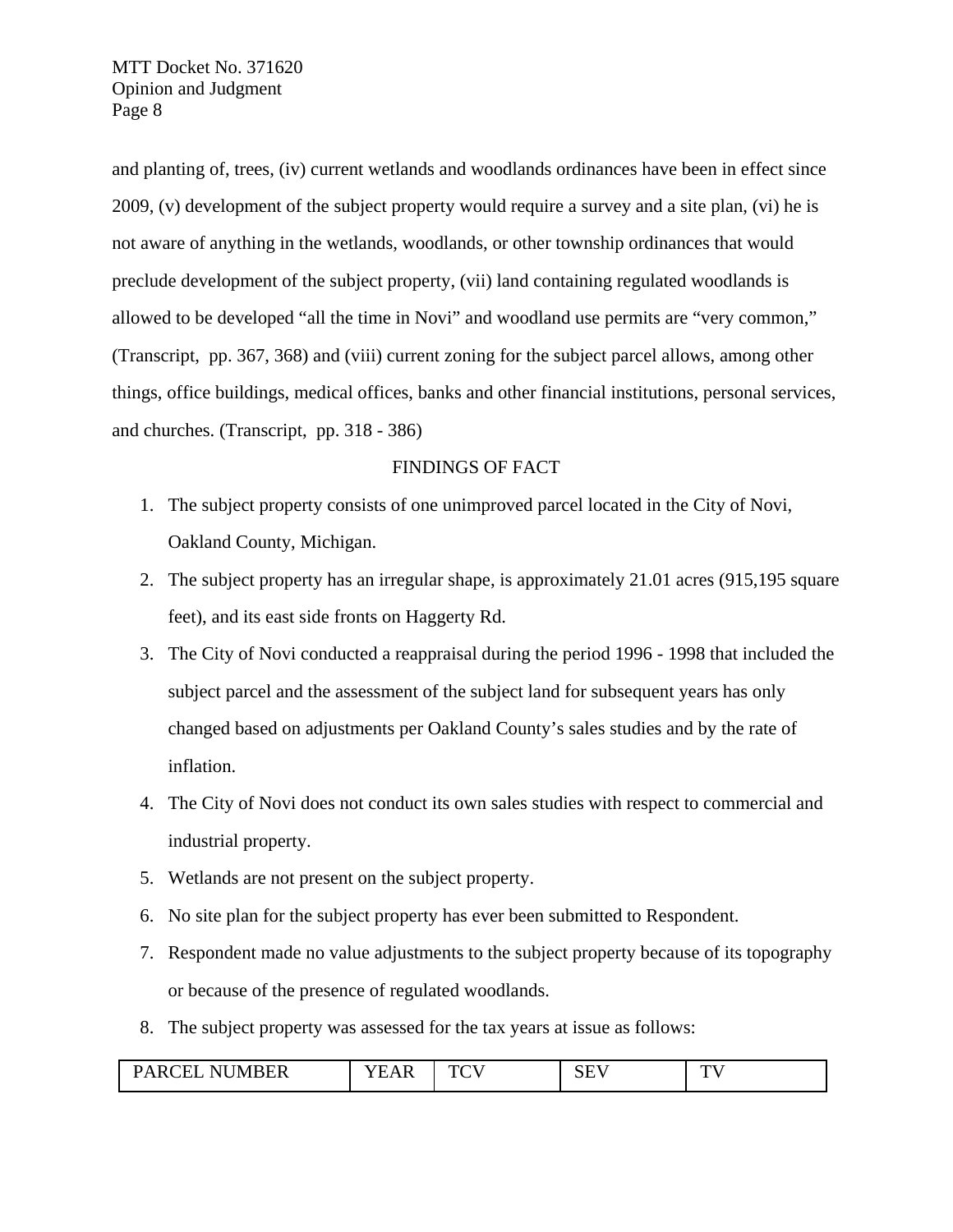| PARCEL NUMBER    | YEAR | <b>TCV</b>  | <b>SEV</b>  | TV          |
|------------------|------|-------------|-------------|-------------|
| 50-22-36-200-038 | 2009 | \$5,201,800 | \$2,600,900 | \$1,663,270 |
| 50-22-36-200-038 | 2010 | \$4,577,600 | \$2,288,800 | \$1,658,200 |
| 50-22-36-200-038 | 2011 | \$4,161,400 | \$2,080,700 | \$1,686,470 |

- 9. The subject property is primarily zoned OSC based on location, and secondarily zoned OS-1.
- 10. The portion of the property that is zoned OS-1 consists of 414,537 square feet and the portion that is zoned OSC consists of 500,658 square feet.
- 11. Respondent discounted the true cash value of the portion of the subject property zoned OS-1 by 20% from the value per square foot determined for the portion of the subject property zoned OSC.
- 12. Respondent determined an effective true cash value for the subject parcel of \$5.68, \$5.00, and \$4.55 per square foot for the 2009, 2010, and 2011 tax years, respectively.
- 13. Petitioner's appraiser relied solely upon the sales comparison approach to value for the tax years at issue.
- 14. The highest and best use of the subject property, as vacant, is speculative investment to hold for future development.
- 15. In applying the sales comparison approach for the three tax years at issue, Petitioner's appraiser identified a total of nine comparable sales, with dates of sale ranging from August 29, 2007, to November 10, 2011.
- 16. Petitioner's comparable #1 was sold as vacant land and has since been developed as a satellite campus for Davenport University. The property consists of 172,062 square feet (3.950 acres) located along the I-275 freeway in Livonia, Michigan, has an irregular configuration, has no wetlands, has availability to all utilities, has a paved road surface, is zoned PO (High-rise office), and sold on August 29, 2007, for \$1,547,774 (\$9.00 per square foot).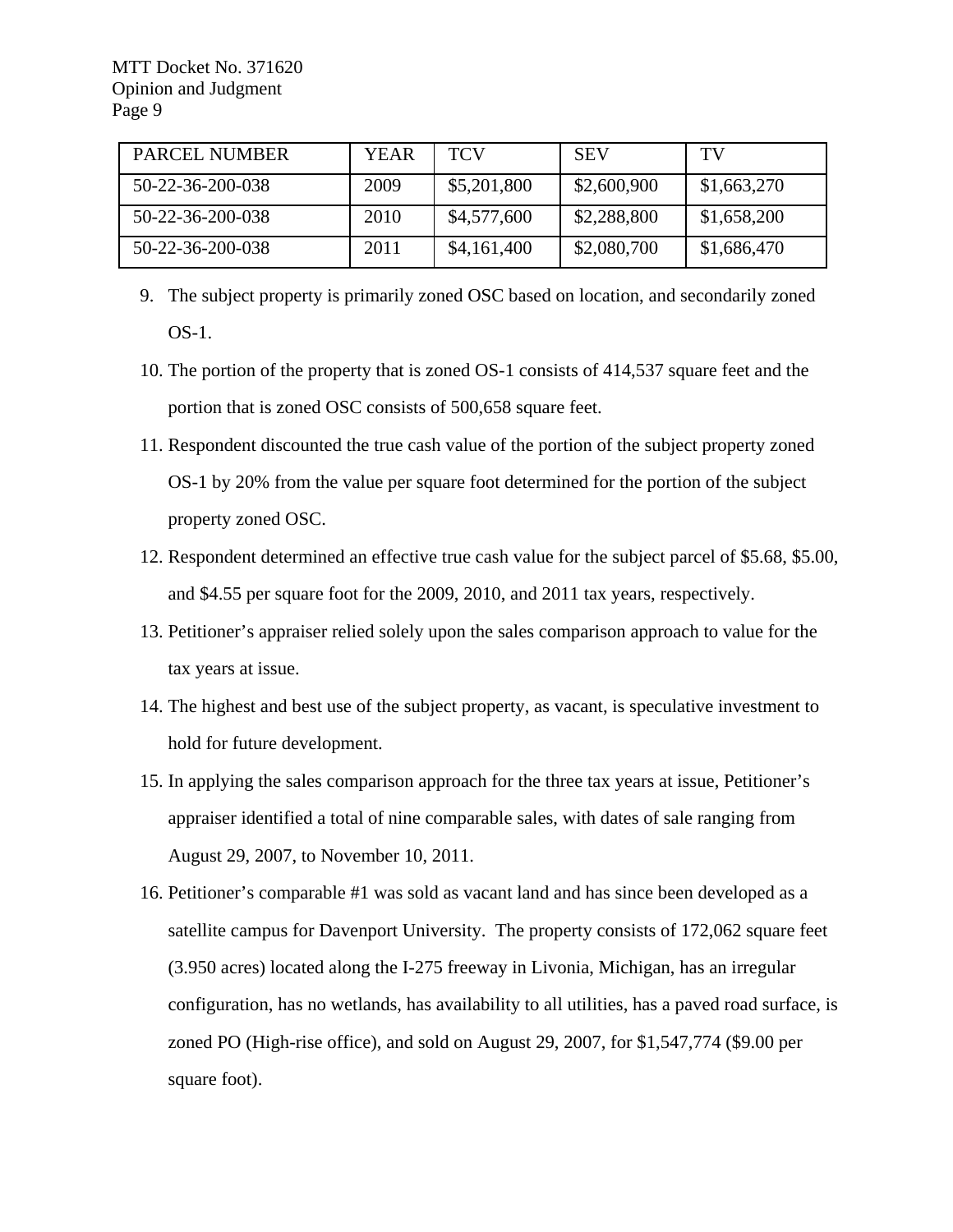- 17. Petitioner's comparable #2 was sold as vacant land with the intent of developing a medical office building. The property consists of 139,899 square feet (3.212 acres), is only a few hundred feet to the west of the subject parcel, has a mostly rectangular configuration, has no wetlands, has availability to all utilities, has a paved road surface, is zoned OST (Office-Service-Tech), and sold on September 11, 2008, for \$852,000 (\$6.09 per square foot).
- 18. Petitioner's comparable #3 was sold as vacant land with the intent of developing two medical office buildings. The property consists of 133,143 square feet (3.057 acres), is located in Novi, Michigan, has a mostly rectangular configuration, has no wetlands, has availability to all utilities, has a paved road surface, is zoned OST (Office-Service-Tech), and sold on September 26, 2008, for \$460,000 (\$3.45 per square foot).
- 19. Petitioner's comparable #4 was sold as vacant land as a result of the seller's lender calling on the note and accelerating the seller's payments. The property consists of 72,413 square feet (1.662 acres), is located west of Haggerty Road in Novi, Michigan, has a trapezoidal configuration, has approximately 0.50 acres in the southeast and southwest corners that are impacted by wetlands, has availability to all utilities, has a paved road surface, is zoned OST (Office-Service-Tech), and sold on November 24, 2008, for \$250,000 (\$3.45 square foot).
- 20. Petitioner's comparable #5 was sold as vacant land with the intent of developing a headquarters building. The property consists of 459,852 square feet (10.557 acres), is located in Farmington Hills, Michigan, has an irregular configuration, has approximately two acres of wetlands, has availability to all utilities, has a paved road surface, is zoned OS-4 (Office Research), and sold on December 18, 2009, for \$3,700,000 (\$8.05 square feet).
- 21. Petitioner's comparable #6 was sold as vacant land with the intent of using it for future parking/development. "It's [sic] highest and best use given zoning would have been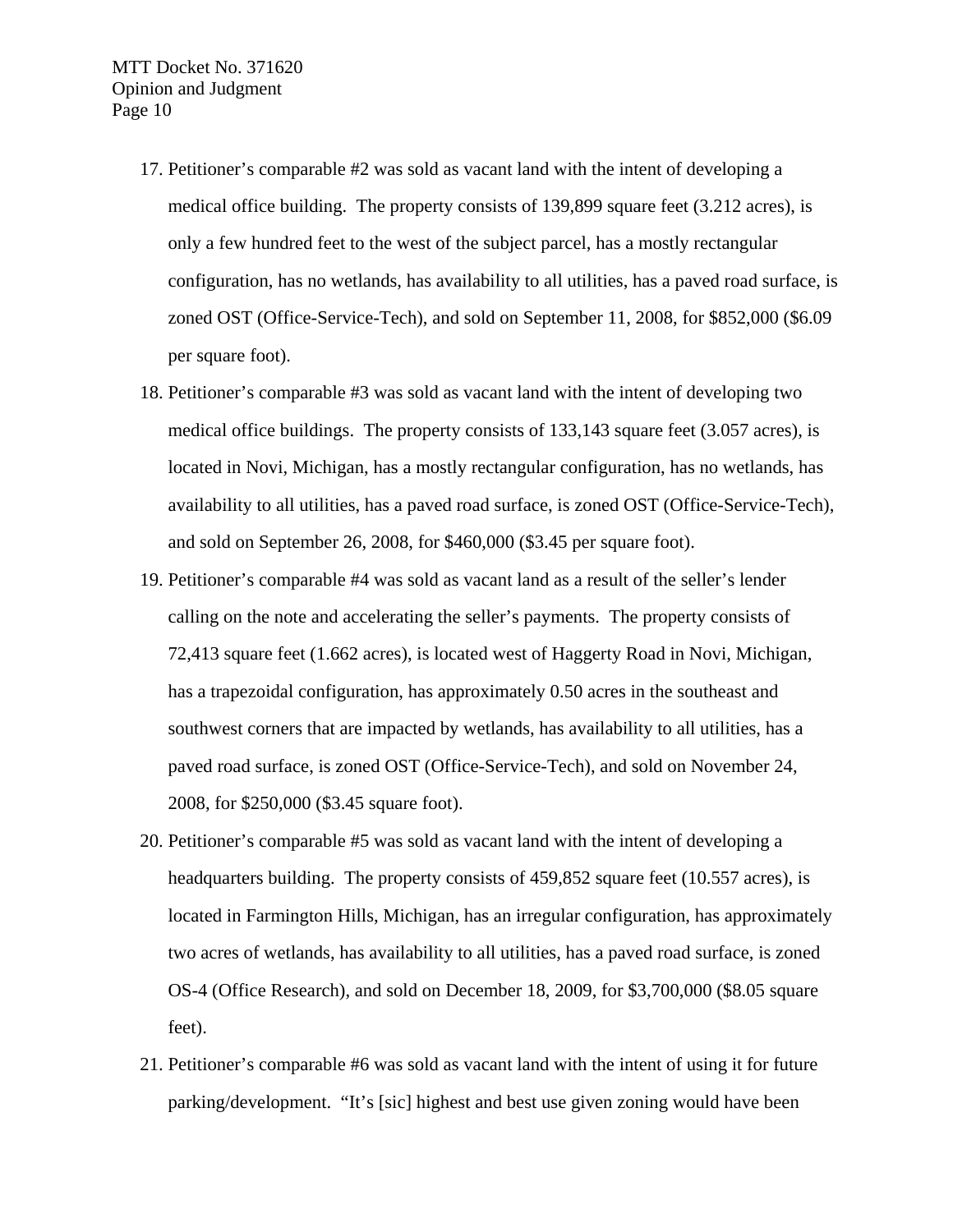assemblage with an adjoining site." (Petitioner's Appraisal, p. 40) The property consists of 85,484 square feet (1.962 acres) located in Novi, Michigan, has a rectangular configuration, is minimally impacted by wetlands, has availability to all utilities, has a paved road surface, is zoned OST (Office-Service-Tech), contains topographical challenges, and sold on June 30, 2010, for \$375,000 (\$4.39 square feet).

- 22. Petitioner's comparable #7 was a foreclosure sale of vacant land with the intent of using it for mixed-use development. The property consists of 307,534 square feet (7.06 acres), is part of the Mainstreet Novi development, located in Novi, Michigan, has an irregular configuration, has no wetlands, has availability to all utilities, has a paved road surface, is zoned TC-1 (Town Center District), and sold on December 29, 2010, for \$750,000 (\$2.44 per square foot).
- 23. Petitioner's comparable #8 was sold as vacant land with the intent to develop a DFCU Financial branch facility. The property consists of 103,903 square feet (2.385 acres), is located in Novi, Michigan, has an irregular configuration, has no wetlands, has availability to all utilities, has a paved road surface, is zoned OS-2 (Office-Service), and sold on March 24, 2011, for \$650,000 (\$6.26 per square foot).
- 24. Petitioner's comparable #9 was sold as vacant land with the intent of developing a future headquarters building for Infineon Technologies. The property consists of 454,331 square feet (10.430 acres), is located in Livonia, Michigan along the I-275 freeway, has a mostly rectangular configuration, has no wetlands, has availability to all utilities, has a paved road surface, is zoned OS (Office-Service), and sold on November 10, 2011, for \$2,475,000 (\$5.45 per square foot).
- 25. Petitioner's appraiser adjusted each comparable sale for sequential adjustments (conditions of sale, expenditures after sale, and market conditions) and cumulative adjustments (location, including use, zoning and external influences, and overall utility).
- 26. For Parcel No. 50-22-36-200-035, for the 2009 tax year, Petitioner's appraiser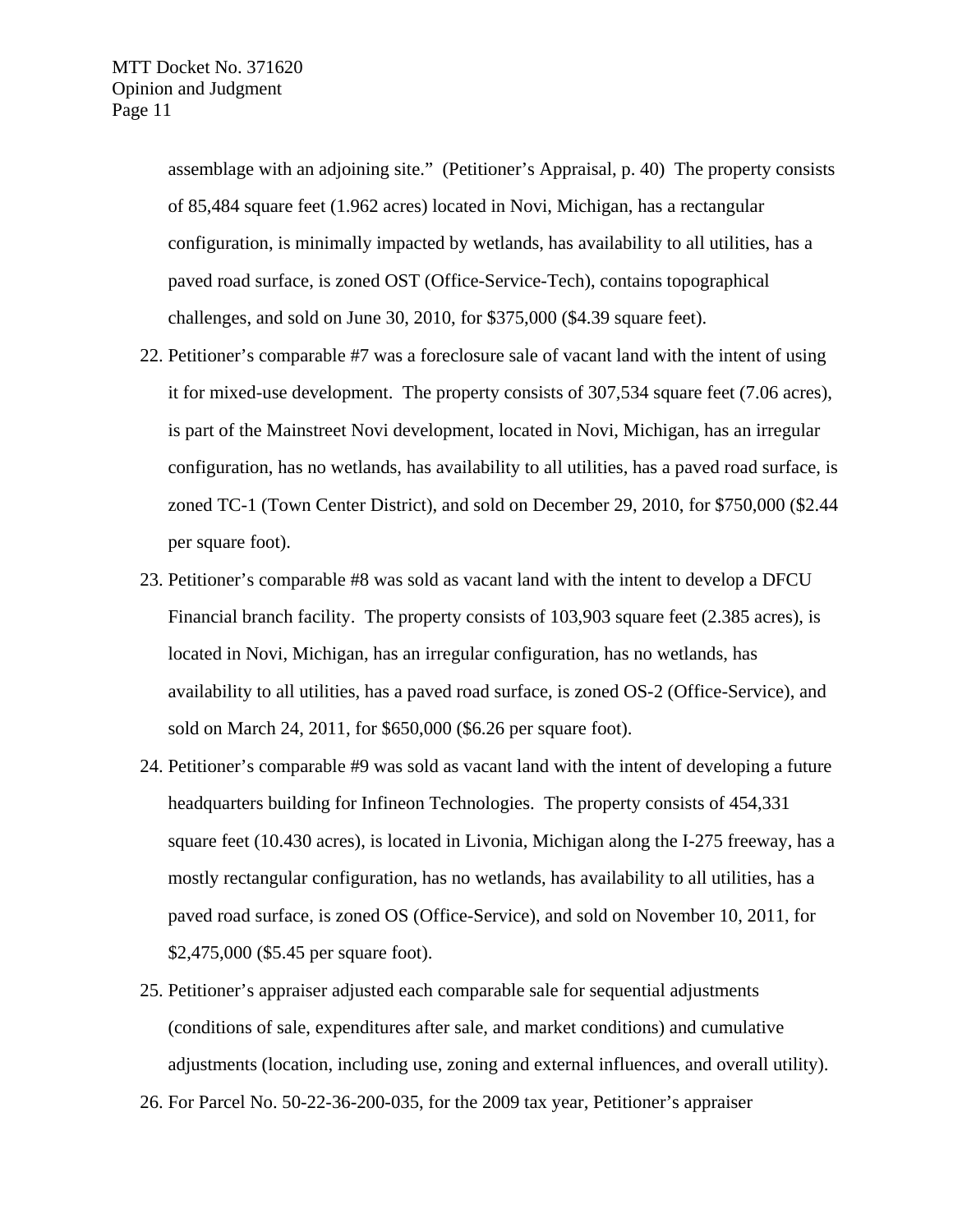determined an adjusted value per square foot of four comparable sales (Comparables #1,  $#2, #3$ , and  $#4$ ) in the range of \$5.25 to \$6.36 per square foot. Using this range, Petitioner's appraiser determined a value of \$5.50 per square foot was appropriate for the subject property. Petitioner's appraiser then applied an upward adjustment of 15% to this value to determine the per square foot value for the useable portion of the subject property.

- 27. For Parcel No. 50-22-36-200-035, for the 2010 tax year, Petitioner's appraiser determined an adjusted value per square foot of four comparable sales (Comparables #3, #4, #5, and #6) in the range of \$4.43 to \$5.97 per square foot. Using this range, Petitioner's appraiser determined a value of \$5.00 per square foot was appropriate for the subject property. Petitioner's appraiser then applied an upward adjustment of 15% to this value to determine the per square foot value for the useable portion of the subject property.
- 28. For Parcel No. 50-22-36-200-035, for the 2011 tax year, Petitioner's appraiser determined an adjusted value per square foot of four comparable sales (Comparables #6, #7, #8, and #9) in the range of \$3.07 to \$4.84 per square foot. Using this range, Petitioner's appraiser determined a value of \$4.50 per square foot was appropriate. Petitioner's appraiser then applied an upward adjustment of 15% to this value to determine the per square foot value for the useable portion of the subject property.
- 29. Petitioner's appraiser applied a 15% upward adjustment to the per square foot values determined for Parcel No. 50-22-36-200-035 to reflect the subject parcel's frontage on Haggerty Road and its slightly larger parcel size.
- 30. In determining the true cash values of the subject property, Petitioner's appraiser included only the portion of the subject property that he deemed usable (342,796 square feet (7.9 acres)).
- 31. For each of the tax years at issue, Petitioner's appraiser used a discounted cash flow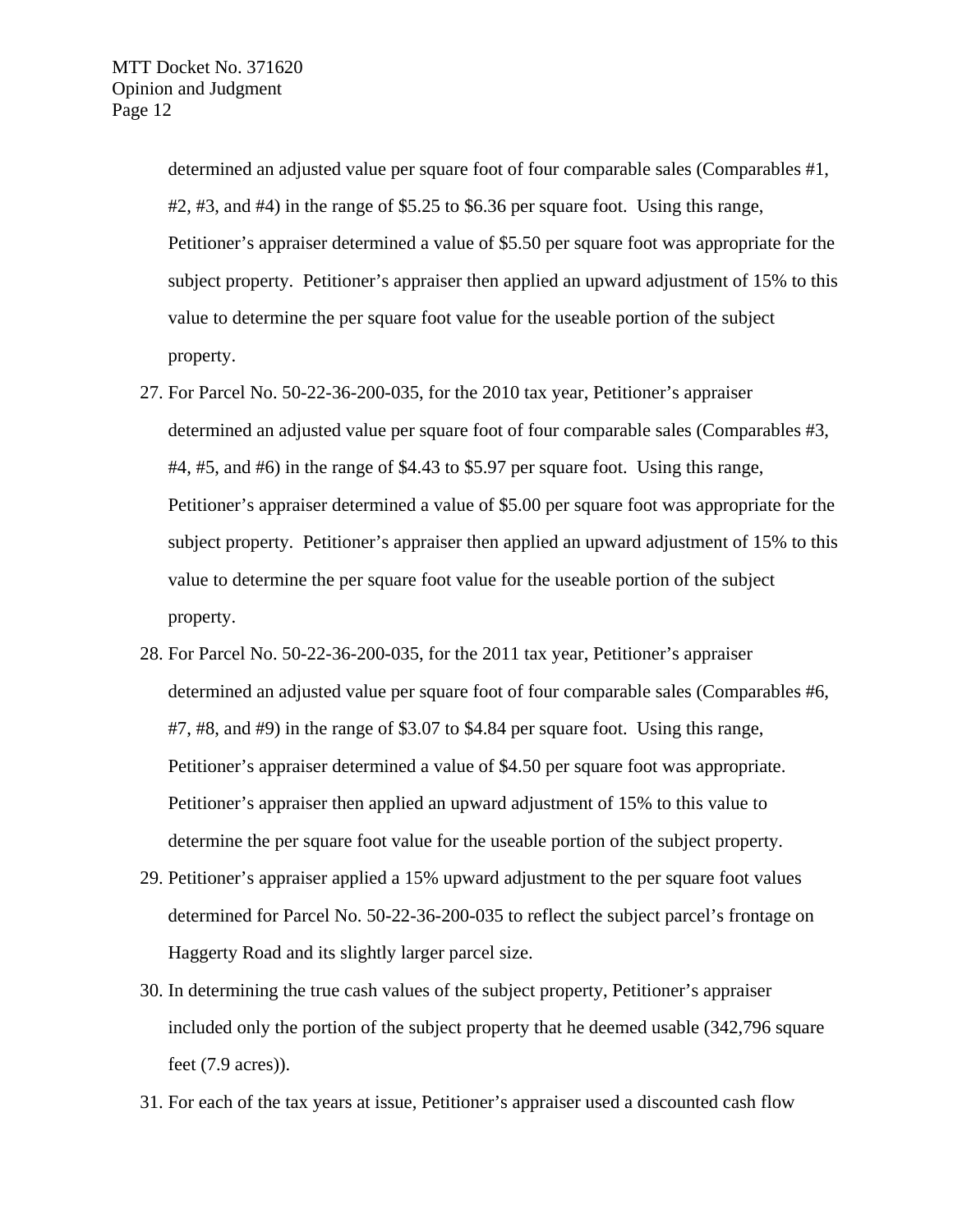method to determine the impact of a two-year time period for the development of the subject property, effectively adjusting downward its value per square foot by 23%.

- 32. Petitioner's appraiser provided no documents or other credible evidentiary support for his conclusion that a substantial portion of the subject property has no value because of topographical impediment, or the existence of wetlands or woodlands.
- 33. Petitioner's appraiser was not aware that the subject property was zoned both OSC and OS-1; however, if he had been aware of the subject property's zoning, he would have discounted the value of "usable" property zoned OS-1. (Transcript, p. 171)

# CONCLUSIONS OF LAW

The assessment of real and personal property in Michigan is governed by the

constitutional standard that such property shall not be assessed in excess of 50% of its true cash

value.

The legislature shall provide for the uniform general ad valorem taxation of real and tangible personal property not exempt by law. The legislature shall provide for the determination of true cash value of such property; the proportion of true cash value at which such property shall be uniformly assessed, which shall not...exceed 50%.... Const 1963, art 9, sec 3.

The Michigan Legislature has defined "true cash value" to mean:

. . . the usual selling price at the place where the property to which the term is applied is at the time of assessment, being the price that could be obtained for the property at private sale, and not at auction sale except as otherwise provided in this section, or at forced sale. MCL  $211.27(1)$ ; MSA  $7.27(1)$ .

The Michigan Supreme Court has determined that "true cash value" is synonymous with

"fair market value." See *CAF Investment Co v State Tax Commission,* 392 Mich 442,

450; 221 NW2d 588 (1974)*.*

Under MCL 205.737(1); MSA 7.650(37)(1), the Tribunal must find a property's

true cash value in determining a lawful property assessment. *Alhi Development Co v* 

*Orion Twp,* 110 Mich App 764, 767; 314 NW2d 479 (1981). The Tribunal is not bound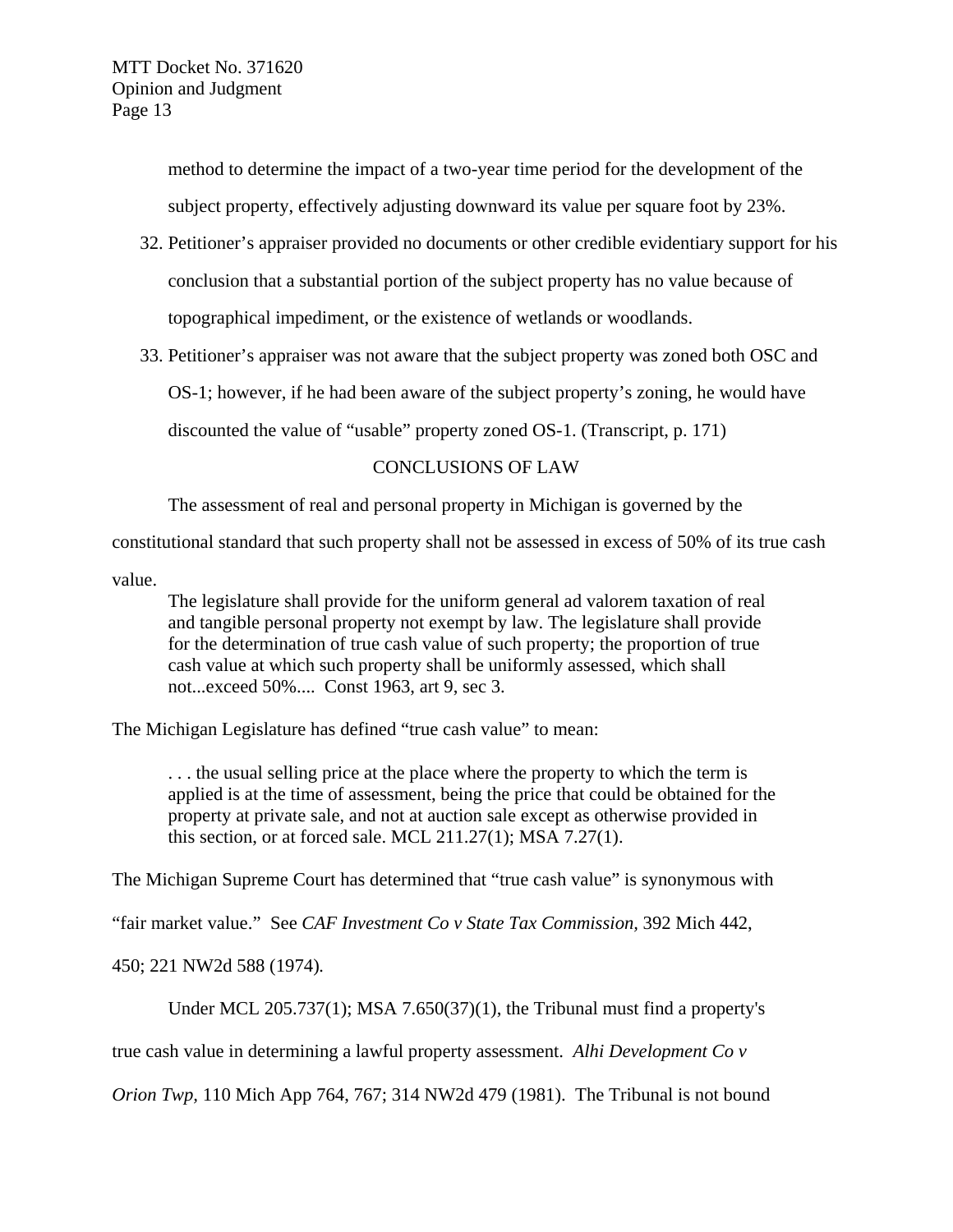to accept either of the parties' theories of valuation. *Teledyne Continental Motors v Muskegon Twp,* 145 Mich App 749, 754; 377 NW2d 908 (1985). The Tribunal may accept one theory and reject the other, it may reject both theories, or it may utilize a combination of both in arriving at its determination. *Meadowlanes Limited Dividend Housing Association v City of Holland,* 437 Mich 473, 485- 486; 473 NW2d 636 (1991).

A proceeding before the Tax Tribunal is original, independent, and de novo. MCL 205.735(1); MSA 7.650(35)(1). The Tribunal's factual findings are to be supported by competent, material, and substantial evidence. *Antisdale v City of Galesburg*, 420 Mich 265, 277; 362 NW2d 632 (1984); *Dow Chemical Co v Department of Treasury*, 185 Mich App 458, 462-463; 452 NW2d 765 (1990). Substantial evidence must be more than a scintilla of evidence, although it may be substantially less than a preponderance of the evidence. *Jones and Laughlin Steel Corp v City of Warren*, 193 Mich App 348, 352-353; 483 NW2d 416 (1992).

"The petitioner has the burden of establishing the true cash value of the property  $\dots$ ." MCL 205.737(3). This burden encompasses two separate concepts: (1) the burden of persuasion, which does not shift during the course of the hearing, and (2) the burden of going forward with the evidence, which may shift to the opposing party. *Jones and Laughlin,* at 354-355. However, "[t]he assessing agency has the burden of proof in establishing the ratio of the average level of assessment in relation to true cash values in the assessment district and the equalization factor that was uniformly applied in the assessment district for the year in question." MCL 205.735(3).

The three most common approaches to valuation are the capitalization of income approach, the sales comparison or market approach, and the cost-less-depreciation approach. *Meadowlanes*, at 484-485; *Pantlind Hotel Co v State Tax Commission*, 3 Mich App 170; 141 NW2d 699 (1966), aff'd 380 Mich 390 (1968). The market approach is the only appraisal method that directly reflects the balance of supply and demand for property in marketplace trading. *Antisdale*, at 278. The Tribunal is under a duty to apply its own expertise to the facts of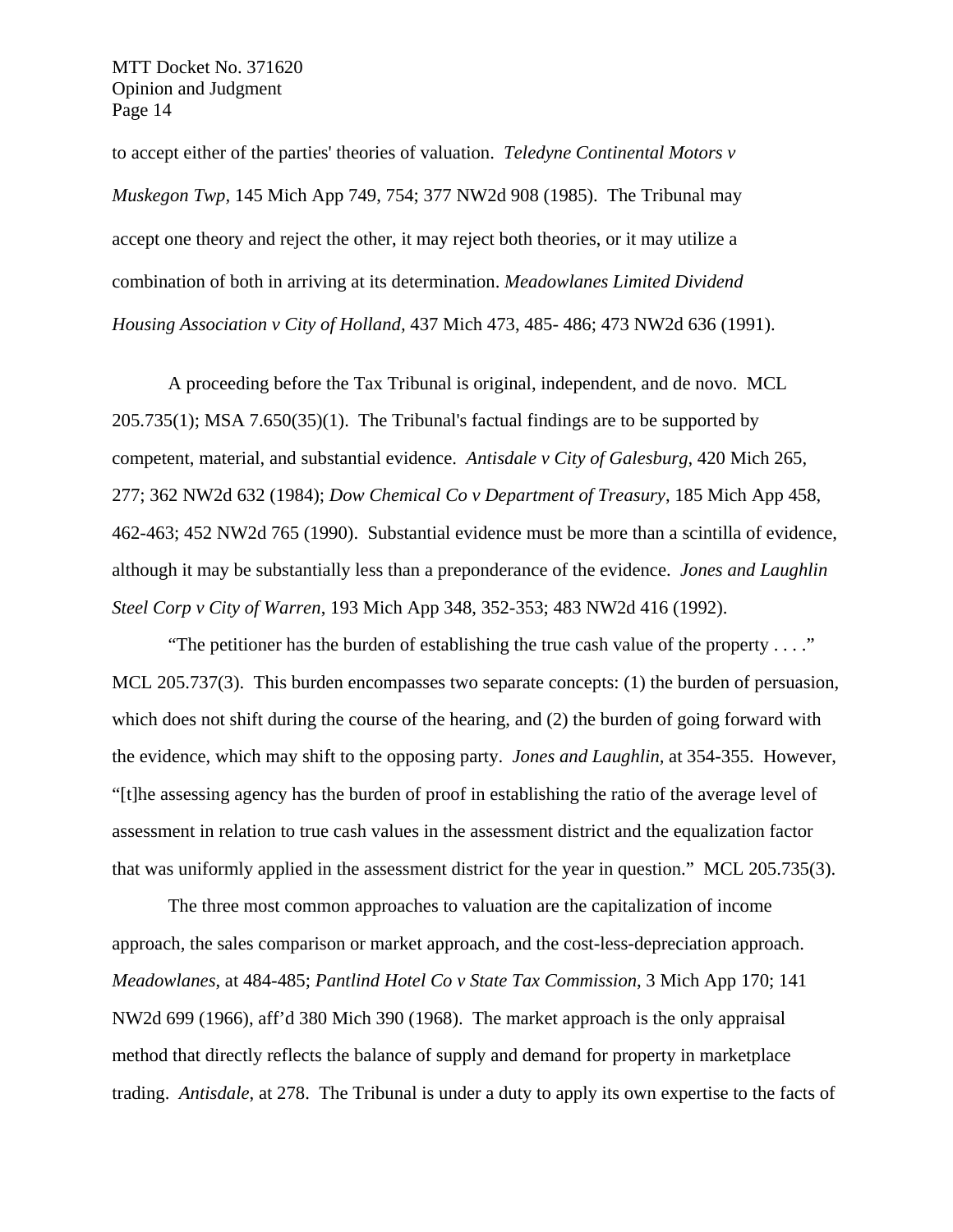the case to determine the appropriate method of arriving at the true cash value of the property, utilizing an approach that provides the most accurate valuation under the circumstances. *Antisdale*, at 277. In this regard, the Tribunal must determine whether Respondent's annual adjustments to land values determined by a reappraisal in 1996 – 1998 based on county land sales studies and/or Petitioner's sales comparison approach to value vacant land are valid approaches to value given the facts of this case. The Tribunal finds that the sales comparison approach is the appropriate method to use in determining the subject vacant land values for the tax years at issue. The Tribunal further finds that neither the income approach nor the cost less depreciation approach are appropriate in this case because neither party relied on either of these approaches to support their contentions as to the true cash value of the subject property and because neither the evidence nor the testimony in this case provided the Tribunal with a basis for applying these approaches.

 The Tribunal finds that the sales comparison approach is the appropriate methodology to use in valuing the subject vacant land for the tax years at issue. The Tribunal, however, does not agree with Respondent's overall mass appraisal approach which essentially relies on a reappraisal of the City during 1996 – 1998, with annual adjustments based on Oakland County's sales studies and inflation factors, with no independent market analysis. The Tribunal finds that the per square foot values of \$6.25 for 2009, \$5.50 for 2010, and \$5.00 for 2011 used by Respondent to determine the true cash values of the land prior to adjustments have not been adequately supported.

The Tribunal has reviewed the nine comparable sales identified by Petitioner's appraiser and finds that although the comparable sales may differ from the subject with respect to size and location, Comparables #2 and #3 for the 2009 tax year, Comparables #3 and #5 for the 2010 tax year, and Comparables #8 and #9 for the 2011 tax year are the most reliable indicators of the true cash value of the subject property. The Tribunal has given little or no weight to (i) Comparable #1 because it is located outside of Novi and was sold 16 months prior to the December 31, 2008,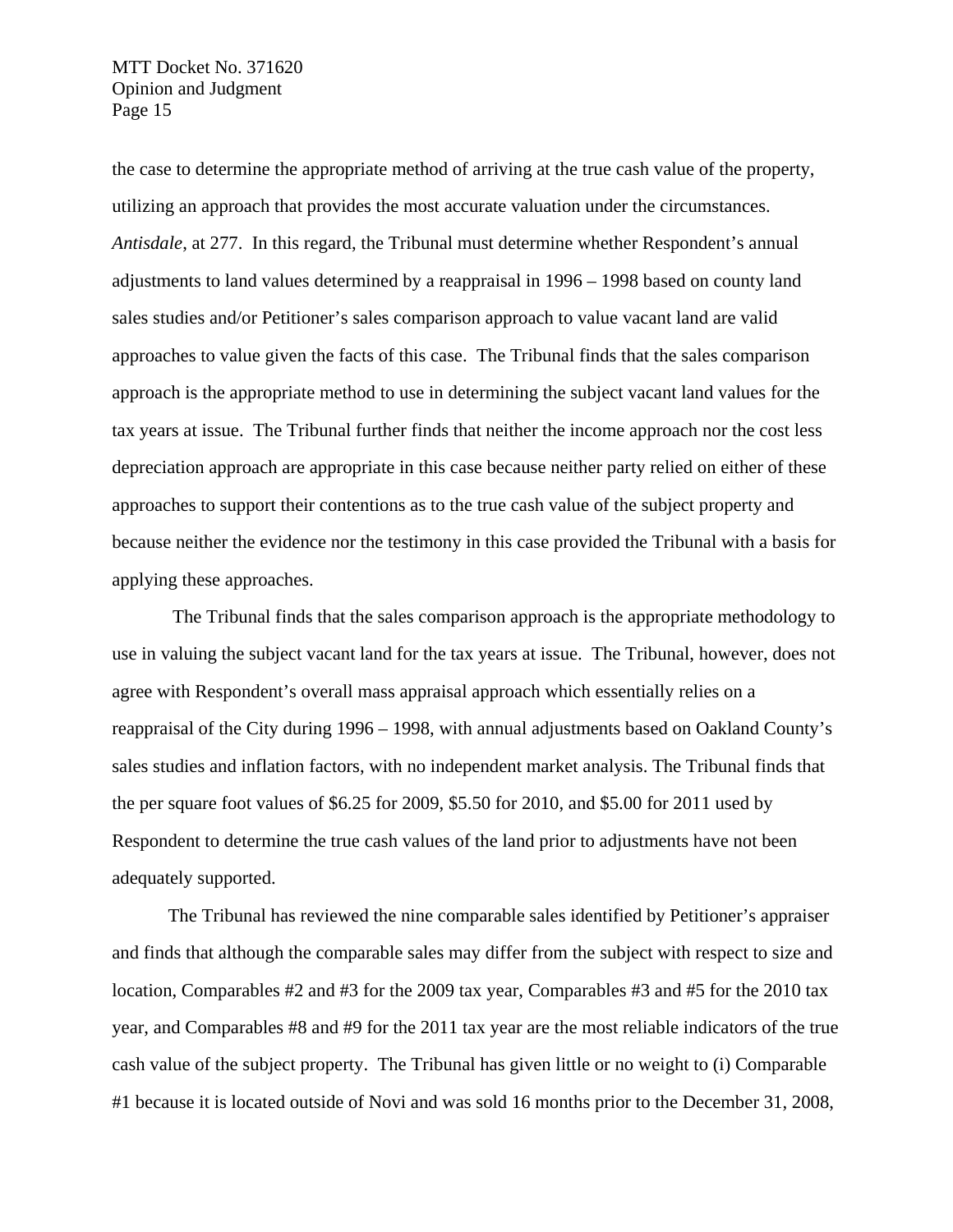assessment date, (ii) Comparable #4 because of its size and the financial circumstances of the sale, (iii) Comparable #6 because of its small size, which "does not offer development potential as a stand-alone site," (Respondent's appraisal, p. 40) and (iv) Comparable #7 because of the financial circumstances of the sale. Further, the Tribunal generally finds Petitioner's appraiser's adjustments to his comparable sales to be reasonable and supported, with the exception of the 5.4% adjustment to Comparable #3 for "expenditures after sale," which was related to a negative impact "given setback and tree inventory issues," which were not adequately substantiated or applied uniformly. (Respondent's appraisal, pp. 40, 41) Although the Tribunal has essentially disregarded certain of the comparable sales identified by Petitioner's appraiser, as well as one of his adjustments, the Tribunal concludes that his determination of a base rate per square foot of \$5.50 for 2009, \$5.00 for 2010, and \$4.50 for 2011 is supported by the remaining comparable sales, as adjusted.

Having generally accepted Petitioner's base price per square foot for the subject vacant land, the Tribunal further finds that this base price should be adjusted to reflect the differences in the zoning of the land. Respondent's assessor concludes that a 20% downward adjustment should be made to the portion of the land zoned OS-1 because sales studies typically show that where a parcel has multiple zoning, the secondarily zoned area should be discounted. (Transcript, pp. 415, 416, 423) Further, although he was unaware of the multiple zoning of the subject parcel, Petitioner's appraiser concurs that if multiple zoning does exist, the total value of the subject property would decrease. The Tribunal finds that a 20% downward adjustment should be made to the 414,537 square feet of the subject parcel zoned OS-1, yielding an effective square foot rate of \$5.00 for 2009, \$4.55 for 2010, and \$4.09 for 2011. The Tribunal further finds that the 15% upward adjustment made by Petitioner's appraiser to the subject parcel based on the per square foot rate determined for Parcel No. 50-22-36-200-035 has not been appropriately supported by the evidence or testimony provided by Petitioner's appraiser. Instead, Petitioner's appraiser simply concludes that such adjustment is appropriate given its frontage on Haggerty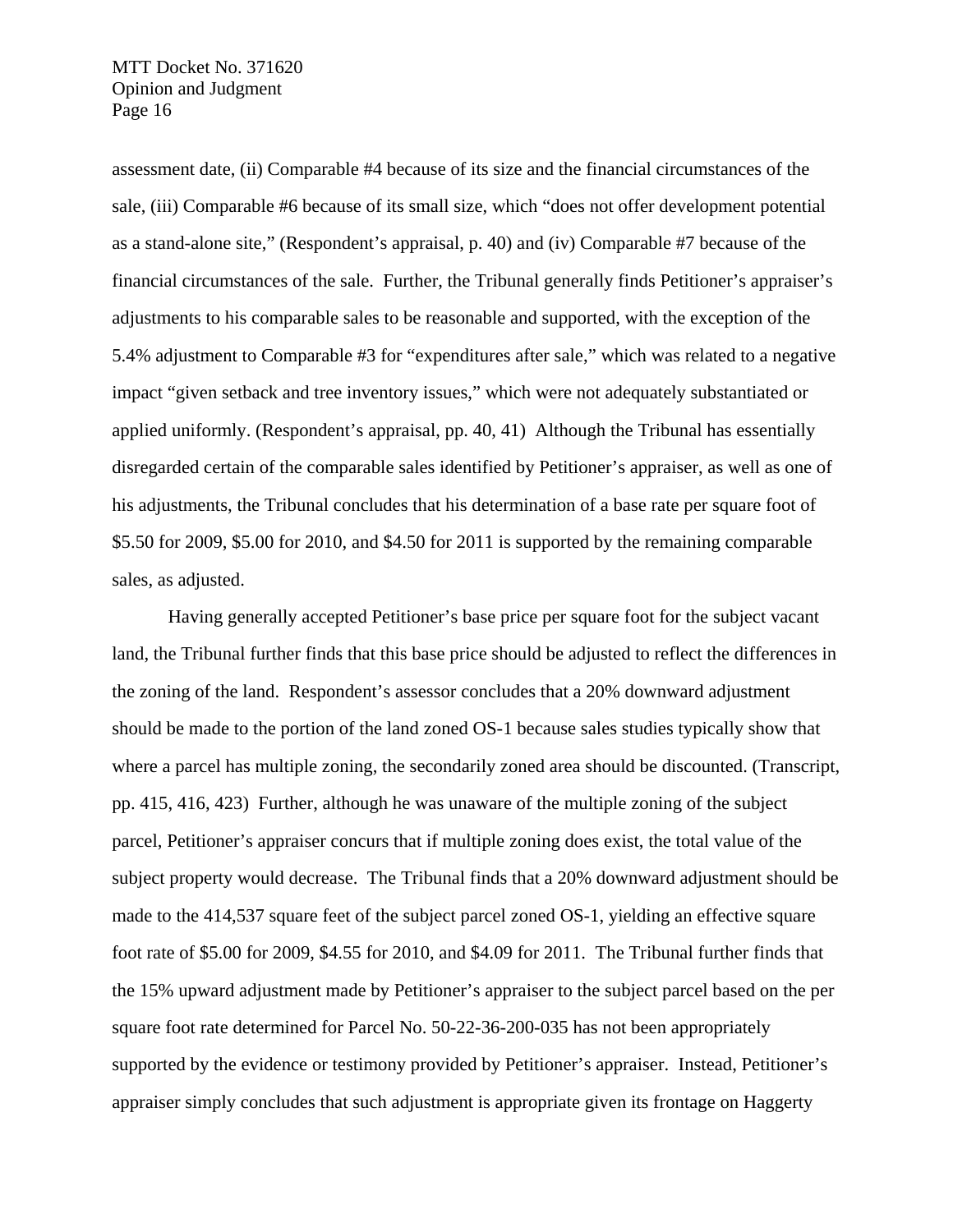Road and its slightly larger size.

 Although the Tribunal generally accepts Petitioner's appraiser's sales comparison approach, the Tribunal finds no reasonable basis for his conclusion that more than 50% of the subject property is unusable and has no value. Petitioner's appraiser contends that

. . . since unit pricing will initially be established for the North parcel, there needs to be a consistent measure of usable or effective site are for the South parcel. As described previously, this section of the site is impacted by a combination of wetlands, drainage easements and topographical challenges. While brokerage and ownership sources have offered evidence drainage easements do produce challenges to development of the uplands segment of this site, they have been deemed to be workable, albeit at a somewhat greater cost than what would be required for a 'clean' site. Correspondingly, the usable or effective site area established for this parcel has been reconciled at  $+$  or  $-$  7.87 acres. (Petitioner's Appraisal, p. 45)

Thus, Petitioner's appraiser concludes that approximately 62.5% of the subject parcel simply has no value.

 "The economic concept of land as a source of wealth and an object of value is central to appraisal theory." *The Appraisal of Real Estate*, (Chicago: 13<sup>th</sup> ed, 2008), p. 4. To conclude that more than one-half of the subject land has no value is contrary to basic appraisal theory, and is not supported or substantiated by Petitioner's appraiser. In his appraisal, Petitioner's appraiser simply concludes that only 7.87 acres of a 21 acre parcel are usable and therefore have value because the site "is impacted by a combination of wetlands, drainage easements and topographical challenges." (Petitioner's appraisal, p. 45). Petitioner's appraiser testified that

 . . . the usable portion of the south parcel excludes everything that lies outside of that rectangle.<sup>2</sup> Whether it's regulated wetlands or not, I'm not concerned with it. My determination of that was predicated solely on my observations. That is pretty obvious when there's a 20, 30-foot drop. I'm not a surveyor; I've already testified to that. Those are not usable land areas, whether it's because of wetlands, whether it's because of woodlands or whether it's because of topographic changes. That is why that was excluded in the valuation. (Transcript, pp. 134, 135)

 $\overline{a}$ 

<sup>&</sup>lt;sup>2</sup> Petitioner's Appraisal, p. 20.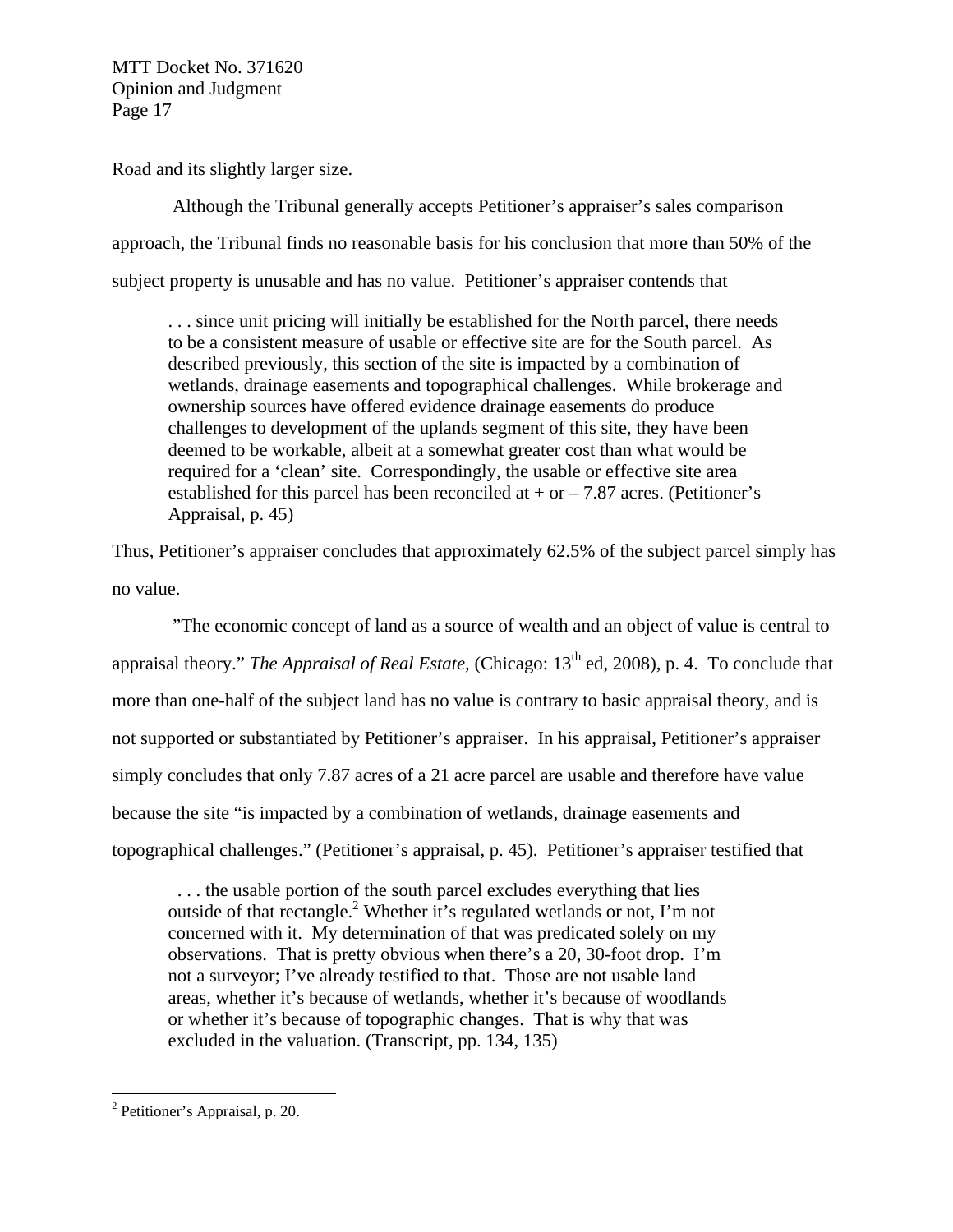As discussed previously, Petitioner's appraiser failed to include in his appraisal or testimony any documentation or other substantiation to support such general conclusions of value impediments. Simply, Petitioner's appraiser seems to think that broad contentions regarding topographical issues such as woodlands, wetlands, and slope, based on nothing more than a visual inspection sufficiently support a conclusion that a substantial portion of the subject property has no value – not reduced value, or even nominal value – but no value. (Transcript, p. 176) Further, Petitioner's appraiser failed to refute the testimony of Mr. Lemmon and Mr. Boulard that the impact of regulated woodlands on the value of a parcel cannot be properly determined until a site plan has been submitted and that, to their knowledge, nothing in the current Novi wetlands, woodlands, or other township ordinances would preclude development of the subject property to the west of the parking lot.

The Tribunal further finds that Petitioner's appraiser's application of a discounted cash flow method to "account for the potentially extended holding period for this property" (Petitioner's appraisal, p. 48) is unsubstantiated and without merit. The Tribunal finds that this methodology was developed to value vacant land that has the potential for *subdivision development*. "The land *must* support a highest and best use *for immediate development purposes at the time of appraisal or have short-term market demand to support financially feasible subdivision development*." (*The Appraisal of Real Estate*, p. 370) [Emphasis Added] The Tribunal agrees with Respondent's witness, Mr. Szkilnyk, that the methodology applied by Petitioner's appraiser is an attempt to apply

an adjustment based on a calculated carry cost, which includes an annual expense and annual profit that a typical market participant would incur during the carry period. However, the vacant land comparable sales the appraiser selected and utilized in his analysis most likely reflects market perception on development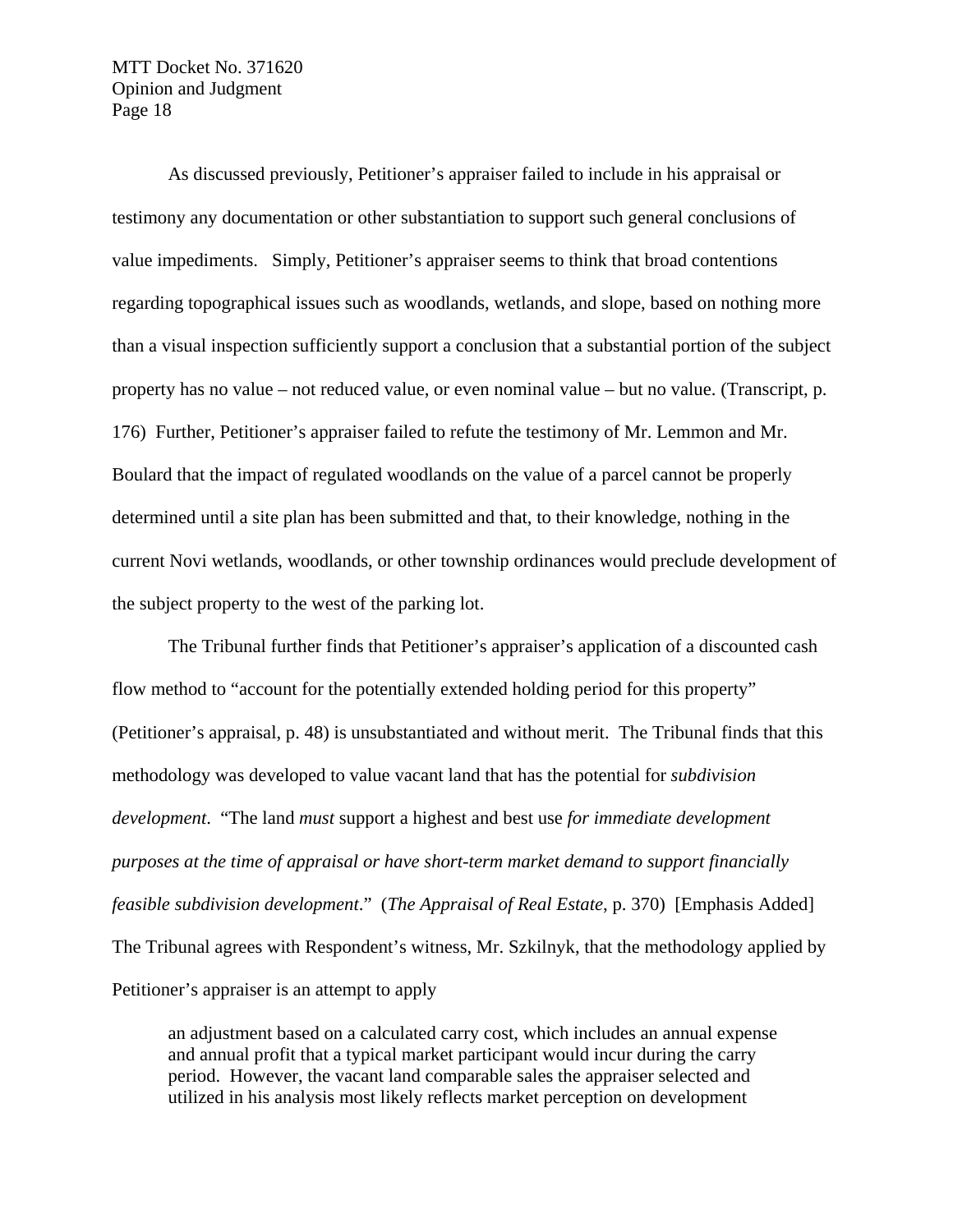potential for vacant land and their selling prices may already reflect the lack of immediate development potential. Therefore, the appraiser most likely has reflected this development potential timing twice; once in the unadjusted unit sale price and again with his unique lump-sum adjustment. (Exhibit R-5, pp. 9, 10)

The Tribunal finds Petitioner's appraiser's use of such method is improper because he determined the highest and best use of the subject property is "speculative investment to hold for future development," (Transcript, p. 41) he failed to provide any evidence that the subject property could be subdivided into smaller parcels, and he further failed to provide analysis needed to utilize the discounted cash flow method (i.e., the timing and cost for approval and development, forecast of a realistic lot price or schedule of values over the absorption rate, management supervision or administrative costs as part of development expenses, etc.). Petitioner's appraiser merely utilized one aspect of this approach in his attempt to support his unsubstantiated assertions that the discounted cash flow method supports a 50% reduction for a proposed two-year carryover period.

Therefore, the Tribunal concludes that (i) values per square foot of \$5.00, \$4.55, and \$4.09 are appropriate for the subject land for the 2009, 2010, and 2011 tax years, respectively, (ii) that these per square foot rates should be applied to the total 21.01 acres (915,195 square feet) as usable land, and (iii) a future development discounted cash flow adjustment is not supported and is inappropriate.

The Tribunal finds, based upon the Findings of Fact and the Conclusions of Law set forth herein, that Petitioner failed to prove by a preponderance of the evidence that the subject property is assessed in excess of 50% of market value. The subject property's true cash values (TCV), state equalized values (SEV), and taxable values (TV) are as stated in the Introduction section above.

#### JUDGMENT

IT IS ORDERED that the property's assessed and taxable values for the tax years at issue are MODIFIED as set forth in the Introduction section of this Final Opinion and Judgment.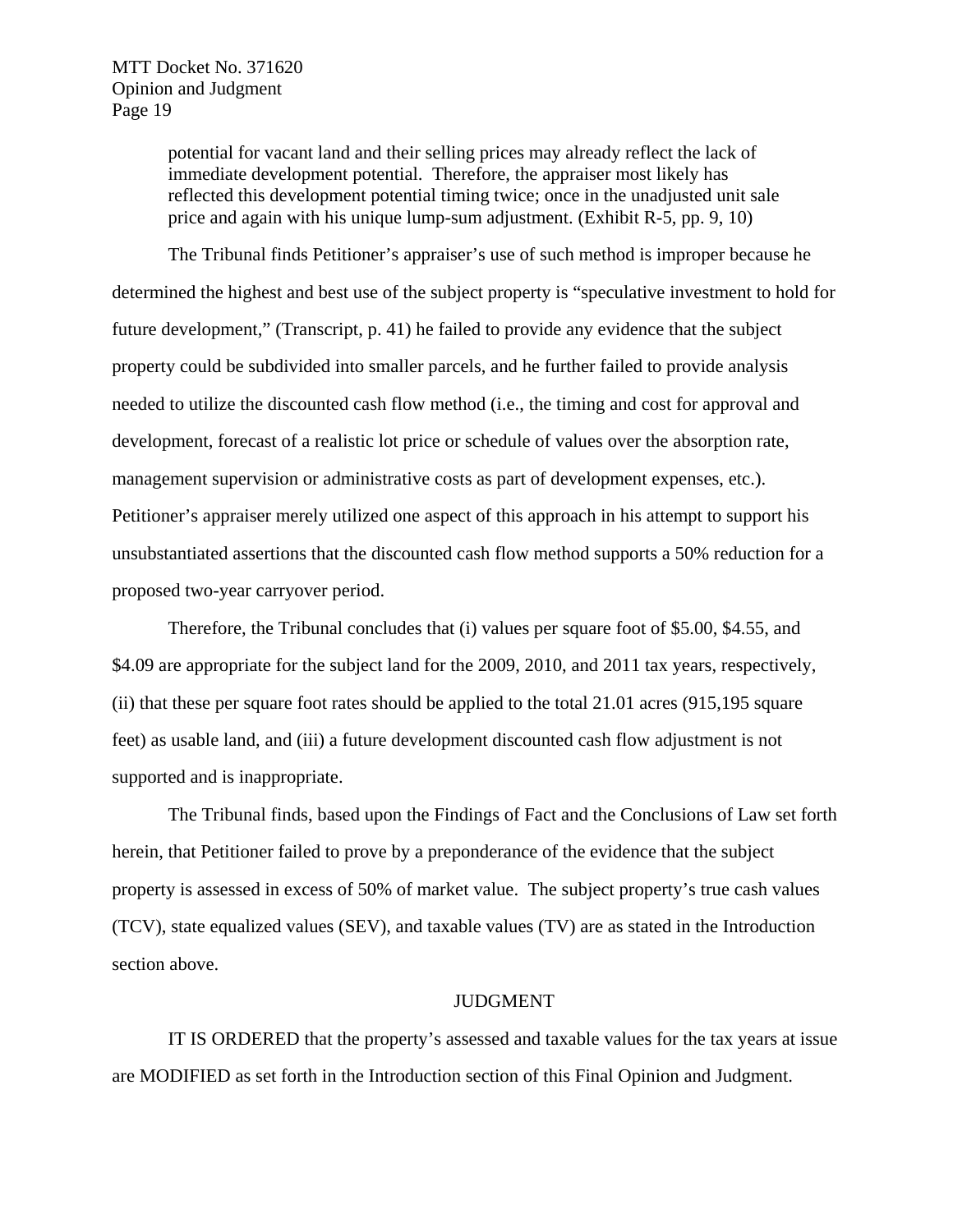IT IS FURTHER ORDERED that the officer charged with maintaining the assessment rolls for the tax years at issue shall correct or cause the assessment rolls to be corrected to reflect the property's true cash and taxable values as finally shown in this Final Opinion and Judgment within 90 days of the entry of the Final Opinion and Judgment, subject to the processes of equalization. See MCL 205.755. To the extent that the final level of assessment for a given year has not yet been determined and published, the assessment rolls shall be corrected once the final level is published or becomes known.

IT IS FURTHER ORDERED that the officer charged with collecting or refunding the affected taxes shall collect taxes and any applicable interest or issue a refund as required by this Order within 28 days of the entry of this Order. If a refund is warranted, it shall include a proportionate share of any property tax administration fees paid and of penalty and interest paid on delinquent taxes. The refund shall also separately indicate the amount of the taxes, fees, penalties, and interest being refunded. A sum determined by the Tribunal to have been unlawfully paid shall bear interest from the date of payment to the date of judgment and the judgment shall bear interest to the date of its payment. A sum determined by the Tribunal to have been underpaid shall not bear interest for any time period prior to 28 days after the issuance of the Tribunal's order. Pursuant to 1995 PA 232, interest shall accrue (i) after December 31, 2008, at the rate of 3.31% for calendar year 2009, (ii) after December 31, 2009, at the rate of 1.23% for calendar year 2010, (iii) after December 31, 2010, at the rate of 1.12% for calendar year 2011, (iv) after December 31, 2011, and prior to July 1, 2012, at the rate of 1.09% for calendar year 2012, and (v) after June 30, 2012 and prior to January 1, 2013, at the rate of 4.25%.